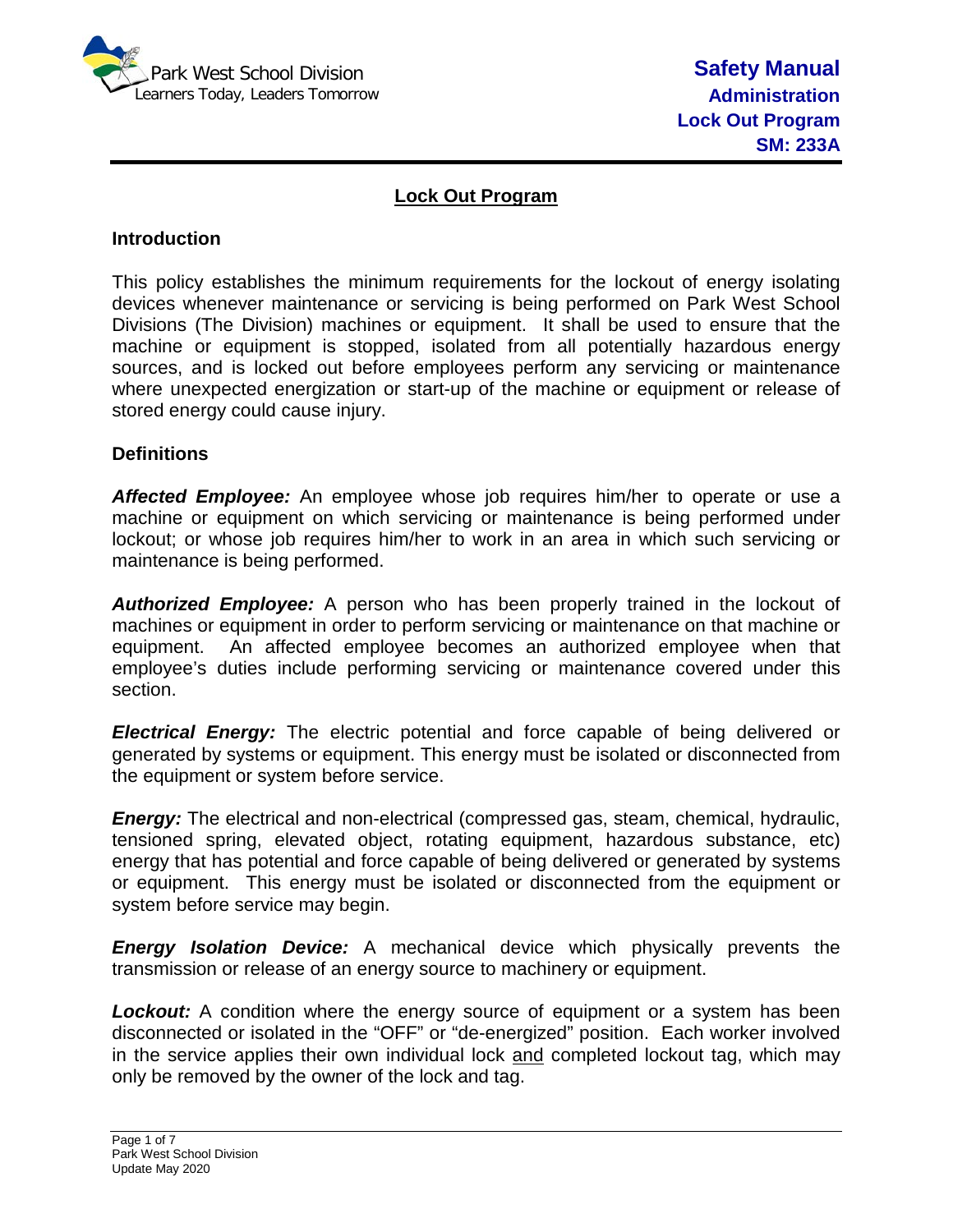

**Lockout Tag:** The use of an identification tag placed on the personal safety lock identifying the person working on the machine/equipment and warning others not to start up the machine/ equipment.

*Mechanical Energy:* Any non-electrical source of energy such as compressed gas, steam, chemical, hydraulic, tensioned spring, elevated object, rotating object, hazardous substance, etc. which could release or move, and put at Park West staff at risk.

**Personal Safety Lock:** A lock provided by the employer for use by a single worker to ensure personal lockout protection such that each lock when applied is operable only by a key in the worker's possession and by the site Maintenance Supervisor.

**Service:** The work performed in connection with the placing, installing, maintaining, repairing, replacing, or removing of any system or equipment containing or connected to electrical and non-electrical energy.

*Tryout:* The practice of attempting to start up a locked out, tagged out piece of machinery or equipment to ensure de-energization has occurred; and to dislodge any remaining energy.

## **Scope**

This procedure applies to any authorized employee, volunteer, student or external contractor who is involved with the servicing and maintenance of machines and equipment, in which the **unexpected** energization or startup of the machines or equipment, or release of stored energy could cause injury to employees or others.

## **Responsibility**

The Division site Supervisor is responsible for providing all necessary equipment to conduct a lockout procedure safely. This will include but not be limited to personal safety locks for each authorized employee, energy isolation devices for various applications, lockout tags, etc.

Authorized employees are responsible for following lockout/tryout procedures whenever repairs, coordinated maintenance, or any other service where inertial, kinetic, or potential energy that would cause injury if released is present. At no time will they attempt to operate a machine or equipment which is in a lockout state.

External contractors are responsible for following this procedure while performing related work on the Divisions premises. Should the practices of the external contractor conflict with The Divisions practice, the more stringent policy or practice shall prevail.

#### **Procedure**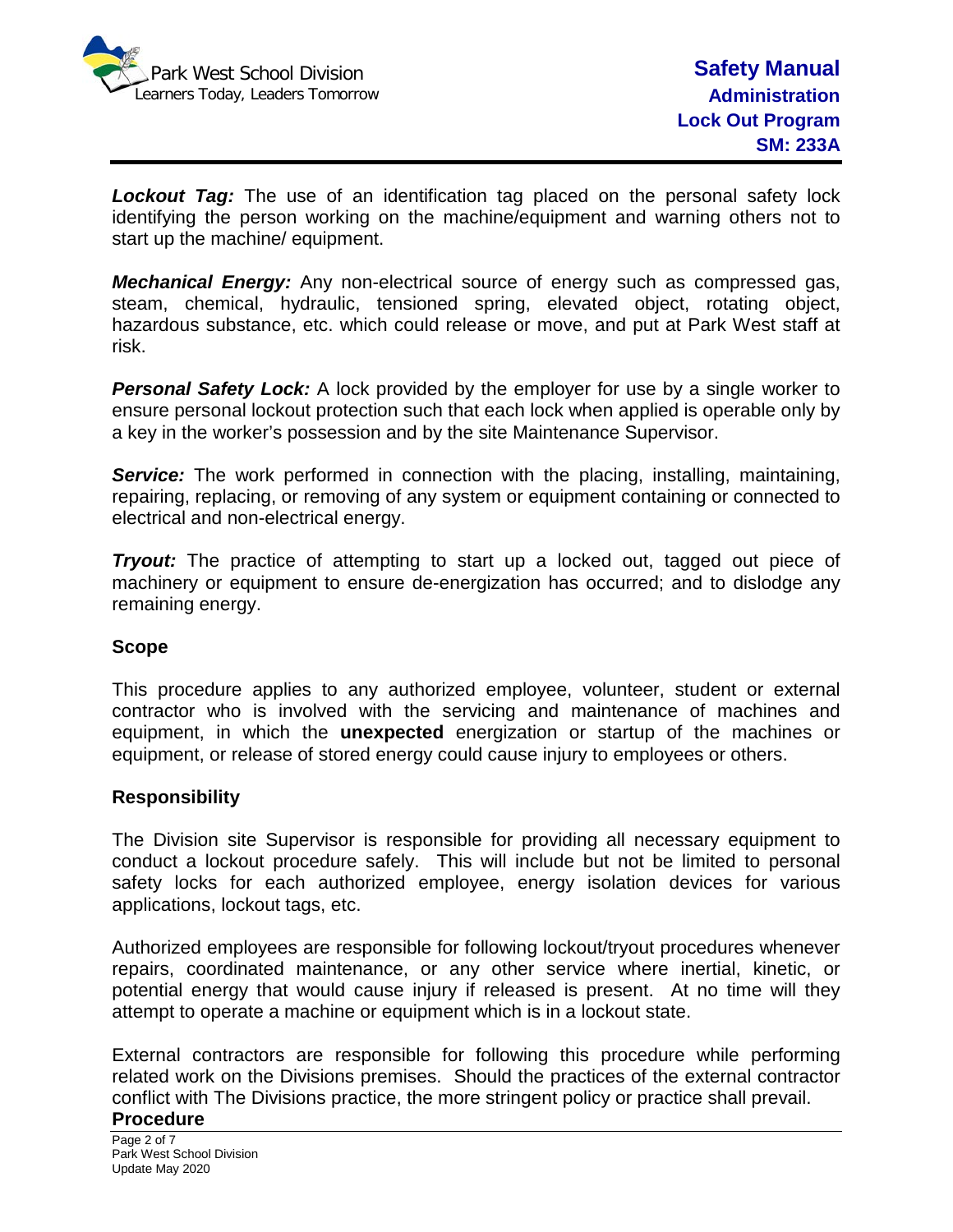

# **1. Pre-Lockout/Tryout:**

- 1.1 Inspect the equipment to locate and identify all isolating devices to be certain which switch(s), valve(s), or other energy isolating devices apply to the equipment to be locked out. More than one energy source (electrical, mechanical, stored energy, or others) may be involved.
- 1.2 Notify the affected employee(s) that a lockout situation will be occurring, as well as the extent and expected duration of the service disruption.

## **2. Sequence of Lockout System:**

- 2.1 Disconnect major electrical equipment from their source(s). Do not use the electrical disconnect switch to turn off any running equipment. Use the start/stop or local control switch for the machine to stop the equipment. Visually ensure that the machine is no longer operating. Then, open the disconnect switch closest to the equipment or system and apply a lockout with a personal lockout tag.
	- 2.1.1 Where the equipment is stationary or will be maintained in place and utilizes any form of electrical plug, disconnect the plug, "lockout" the male end of the plug using an energy isolation device, personal safety lock, and attach the personal lockout tag.
	- 2.1.2 Where the equipment or device is supplied power from an electrical circuit breaker panel, determine the correct breaker and switch it off. Lock out the individual breaker using an energy isolation device. In situations where locking out the individual breaker impedes the locking of the panel door, leaving active breakers vulnerable to tampering, the authorized employee may simply shut off the breaker and tag it using the lockout tag. The lockout tag must be mounted to the breaker and the panel door must be locked. The lockout tag must be kept inside the locked panel to ensure it is not removed by others.
	- 2.1.3 Where equipment or devices are supplied from thermal, fluid, or pneumatic energy through a pipe, tube duct, or similar system, the energy and substance shall be restrained using an appropriate lockout system. Use a chain, cable, "V safe" cap, etc. to lockout valves, dampers, etc.
	- 2.1.4 Where equipment or devices contain inertial (in motion) mechanical energy, such as rotating equipment, lockout all driving energy sources and controls appropriately (mechanical and electrical).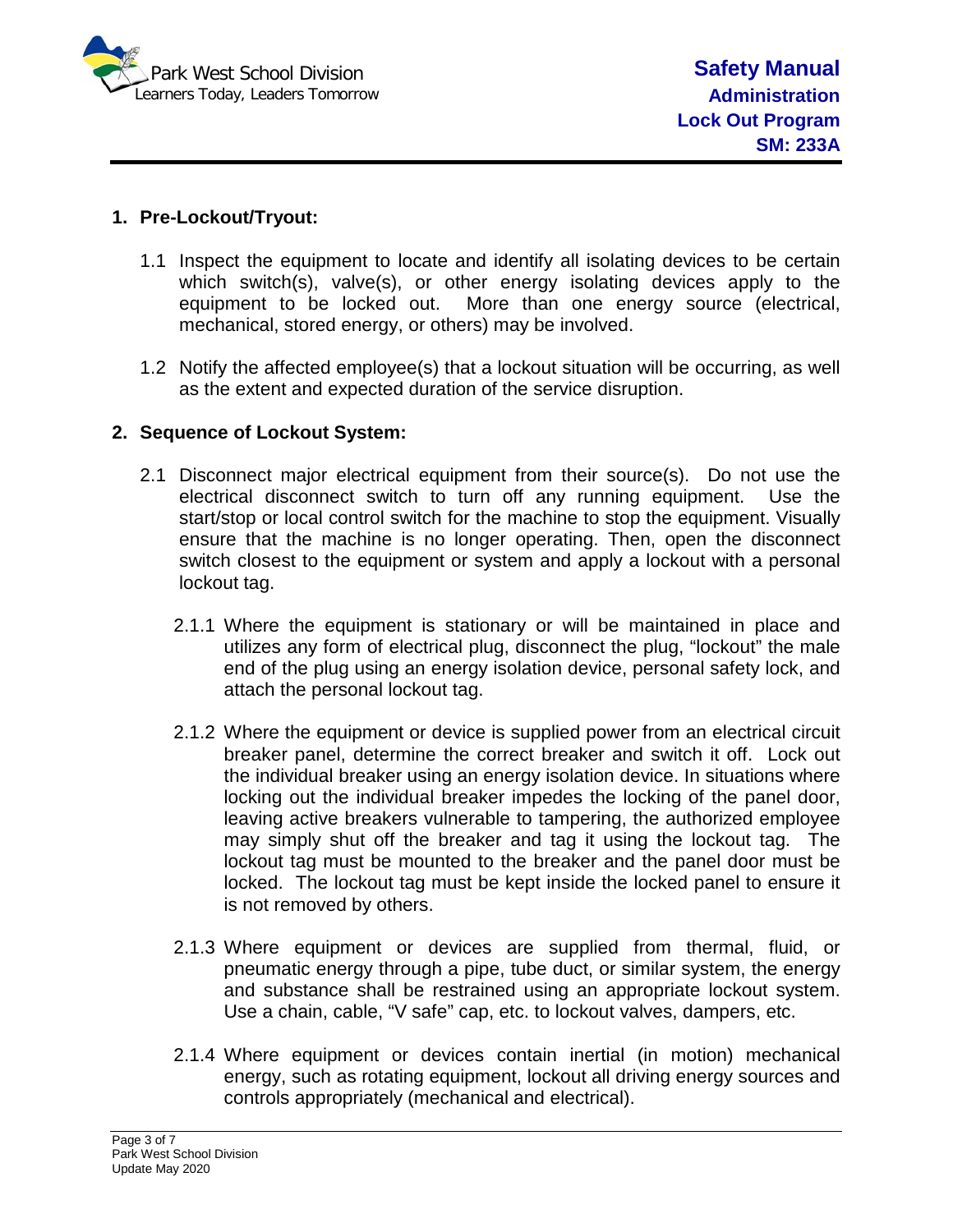

- 2.1.5 Where equipment or devices contain potential mechanical energy, such as from unsecured elevated devices, spring-loaded devices, and lockout and secure the area as well as stabilizing and restraining forces.
- 2.2 Authorized employee(s) placing a personal safety lock in a lockout situation shall complete a lockout tag filling in all spaces except for sections labeled "REMOVED BY" and "DATE". Detail is required within the section labeled "REASON FOR TAG". This completed tag will be securely attached to their personal safety lock and energy isolation device.
- 2.3 After applying a lockout device, test the effectiveness of the lockout by operating the switch, valve, or other controls to ensure a successful lockout has been achieved. Stored energy (such as springs, elevated machine members, rotating flywheels, hydraulic systems, and air, gas, steam, or water pressure, etc.) must be dissipated or restrained by methods such as repositioning, blocking, bleeding down, etc.

**CAUTION:** Return the operating control(s) to neutral or "off" position after the test. It is the responsibility of the first authorized employee who attaches their personal safety lock to conduct the initial effectiveness test to ensure the proper lockout is achieved.

- 2.4 The machine or equipment is now locked out.
- 2.5 Authorized employee(s) performing service(s) shall work under the protection of a lockout situation. Prior to commencing the work, the authorized employee will personally lockout the hazard with their personal safety lock and a completed personal lockout tag to be placed at each appropriate isolation point(s). Upon completion of the work, each authorized employee shall remove their personal safety lock and lockout tag.
- 2.6 When a job requires a multidisciplinary trades team of contracted, authorized employees, the team will designate a project lead that will ensure every applicable energy source is locked out. This does NOT preclude any individual involved in that job from applying their own personal safety lock and personal lockout tag to each energy source, unless a group lockout has been established.
- 2.7 Each lockout situation includes the installation of a completed personal lockout tag. The lockout tag identifies the authorized employee involved in the lockout, and states the reason for the lockout so that all other staff members and affected employees are aware.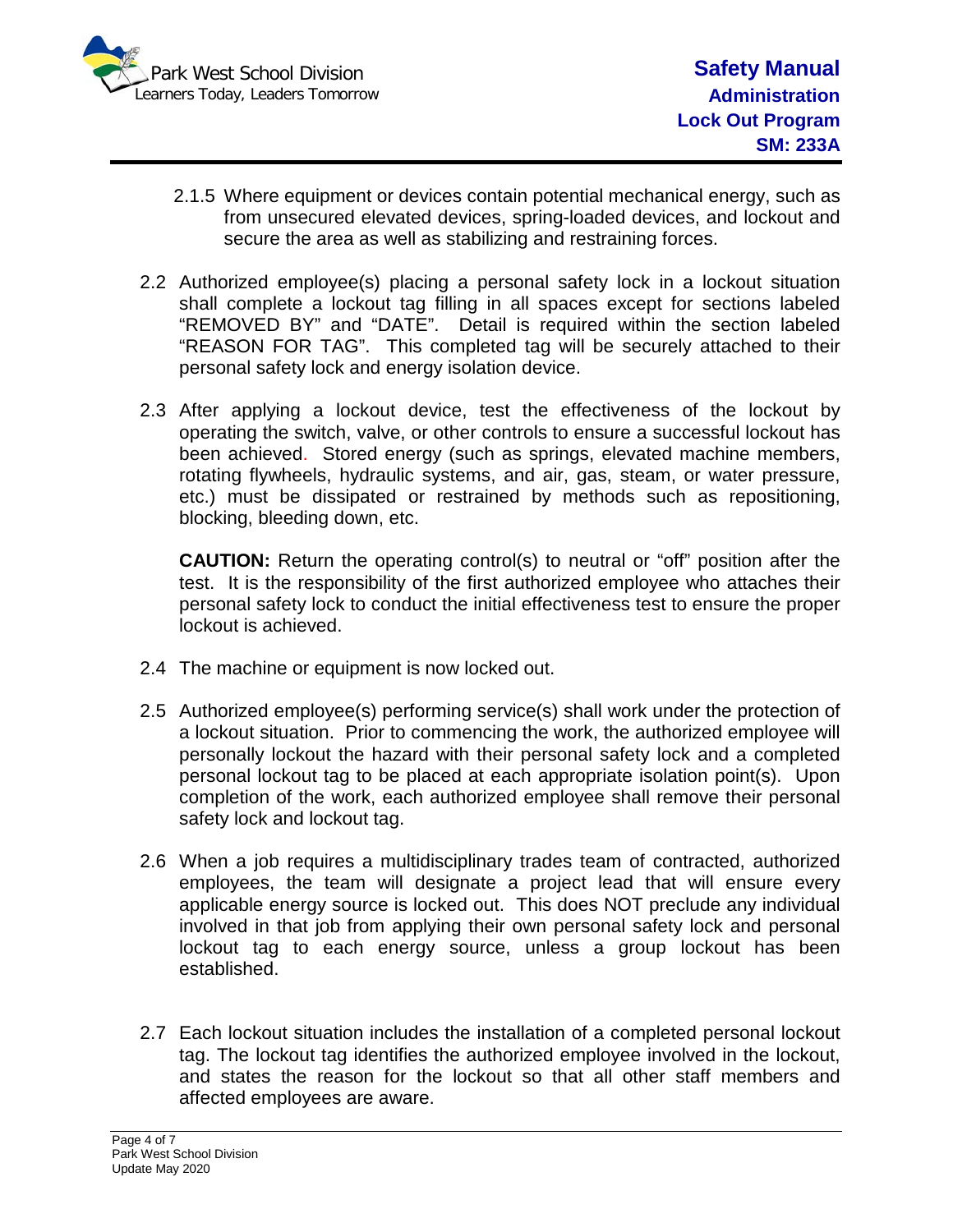

- 2.8 The authorized employee applying the first safety lock in a lockout situation shall test the effectiveness of the lockout and energy isolation device(s), and drain any residual energy by attempting to activate the equipment or machine.
- 2.9 Safety locks shall be operable only by Maintenance staff. The lock inventory will be maintained by the Maintenance Supervisor.
- 2.10Staff shall report any lost or stolen locks or keys immediately to their supervisor. Locks affected by lost keys shall be replaced immediately.
- 2.11Contractors working on or connecting to existing Park West systems shall work with authorized employees in following this lockout policy and procedure. The contractor is to coordinate all such work through the Maintenance Supervisor to ensure the proper precautions are taken.

## **3. Restoring Machines or Equipment to Normal Operations:**

- 3.1 The removal of the last personal safety lock from a lockout situation is a serious responsibility. Before removing the last personal safety lock, the authorized employee will ensure that no other individual is at risk, all safe guards are present, and that the equipment or system can be operated safely.
- 3.2 It is forbidden to remove another authorized employee's lockout device, except as outlined within this policy. Any employee, volunteer, or contracted employee that removes a safeguard for any reason without the permission and supervision of the maintenance employee whom installed the lock may be subject to disciplinary action.
- 3.3 In an emergency situation, if staff are not available to remove their lockout and cannot be contacted, the Maintenance Supervisor may personally remove the lockout situation. The removal of the lockout shall be done in the accompaniment of another supervisor/ manager, or in the accompaniment of a journeyman of the trade the lockout is under.
- 3.4 The Maintenance Supervisor and accompanying supervisor/manager removing the lockout are directly responsible to ensure that staff, persons, and/or facilities are not put at risk; and that the equipment or system can be operated safely. The Maintenance Supervisor shall complete the "REMOVED BY" and "DATE" sections on the lockout tag, and return the completed tag and personal safety lock to the affected staff member as soon as possible.
- 3.5 When authorized employee(s) have completed their service, and before their lock is to be removed, the authorized employee shall ensure that all components for which they are responsible have been properly installed.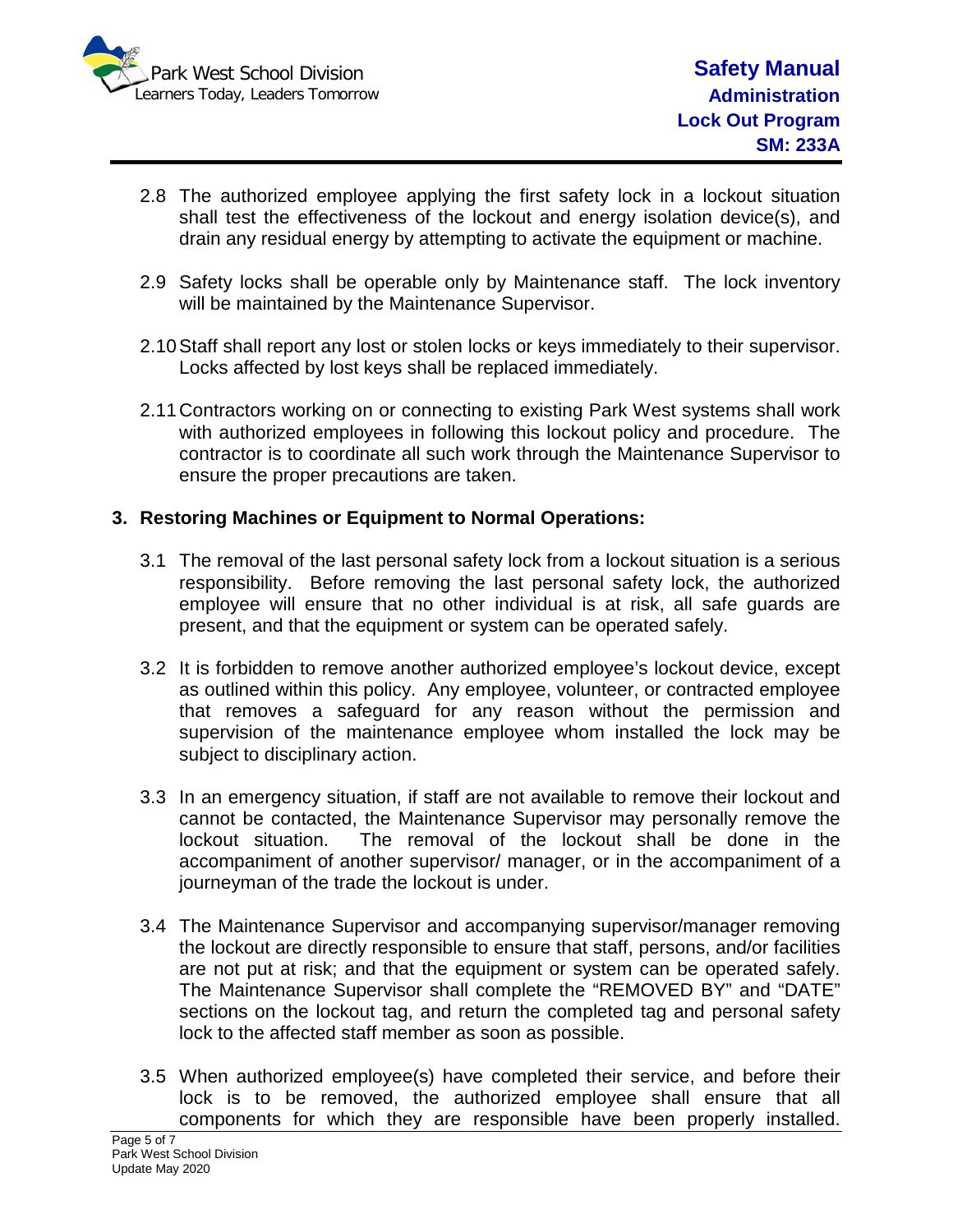

Ensure that guards and safety devices are in place, and equipment is free of incomplete work (e.g. open lines, obstructions, and other unnecessary items).

3.6 Authorized employee(s) shall only remove their personal lock, energy isolation device, and personal lockout tag from a lockout situation when they have successfully completed their service, and have ensured it is safe to put the system or equipment back into service.At this point the lockout tag "REMOVED BY" and "DATE" section will be completed and submitted to the authorized employee's home department for retention. Tags will be stored for one year.

**Affected and authorized employees are never to remove another employee's lock unless under the conditions as set out in procedure statement 3.3.**

- 3.7 After the servicing and/or maintenance is complete and equipment is ready for normal production operations, check the area around the machines or equipment to ensure that non-essential items have been removed, that all employees are safely positioned or removed from the area, and that the machine controls are in neutral or "off" position.
- 3.8 The staff member removing the last safety lock from a lockout situation shall ensure that affected employees are familiar with and have completed all the necessary start up procedures, including safety checks.
- 3.9 Notify affected employees that the servicing or maintenance is completed and the machine or equipment is ready for use.

## **4. Contractor Lockout/Tryout:**

- 4.1 Contractors working on or connecting to existing Division systems shall work with authorized employee(s) trained in lockout/tryout; and will perform lockout/try out operations as per this policy and procedure. The Contractor is to coordinate all such work through the Maintenance Supervisor or designate to ensure the proper precautions are taken.
- 4.2 Authorized employee(s) shall perform the lockout using their personal safety lock(s) and shall complete a lockout tag for the service shutdown.
- 4.3 The Contractor shall place their lock on the energy isolation device indicating contractor activity under the lockout situation.
- 4.4 Authorized employee(s) and contractor(s) shall only remove their personal safety lock, energy isolation device, and personal lockout tag from a lockout